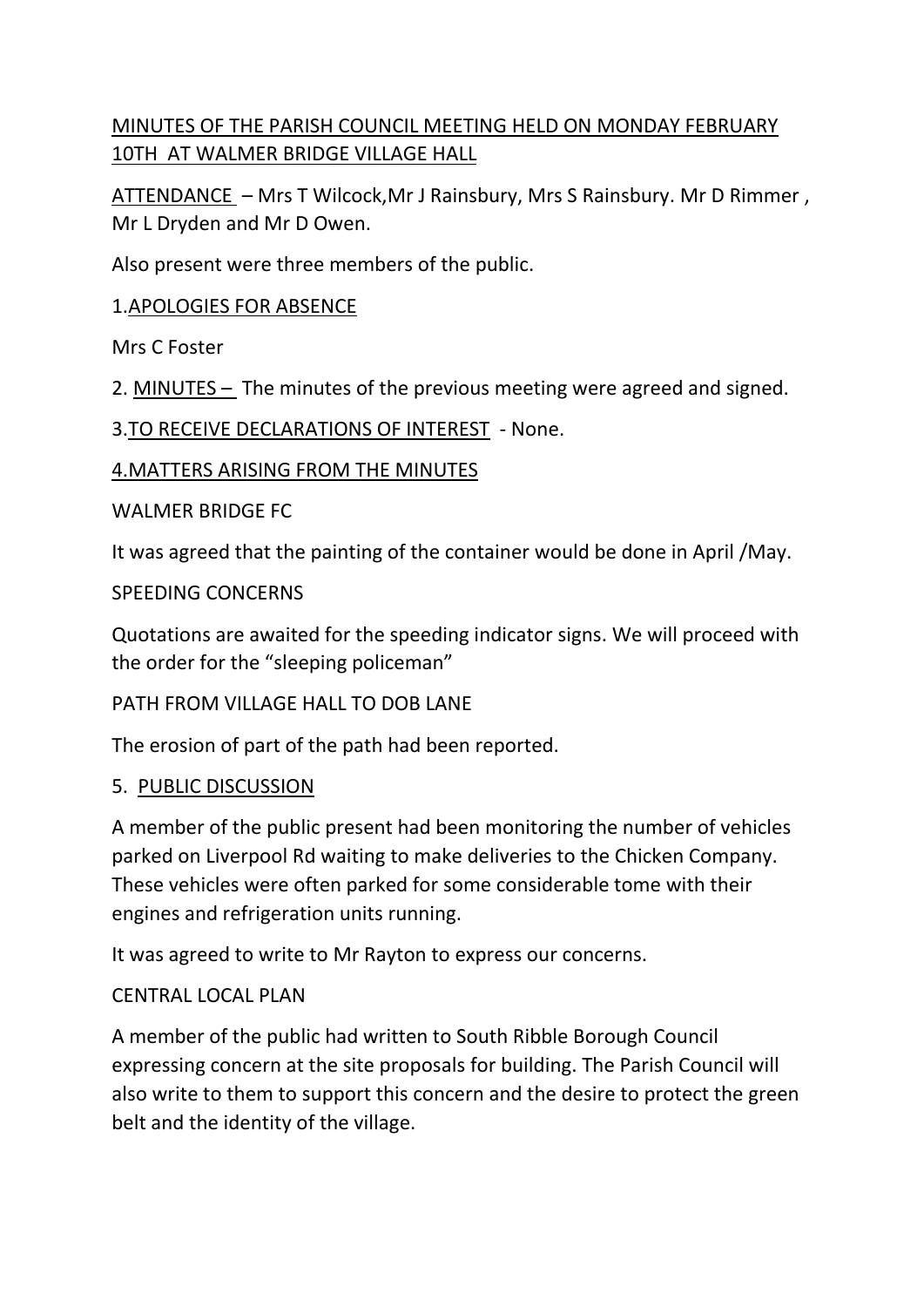## 6. PLANNING APPLICATIONS RECEIVED SINCE LAST MEETING

07/2020/00042/APD – Balls Farm, Brook Lane, Change of storage use

072020/00079/DIS – Land adj to Banks Farm – Details of conditions

07/2020/00091/VAR – The Fresh Chicken Co Ltd - Increase in height of proposed extension.

It was agreed that there was nothing contentious with these applications.

## 7. FINANCIAL STATEMENT

This was discussed and agreed.

## 8. PAYMENTS

None.

## 9. WEBSITE COMPLIANCE ISSUES

The clerk had produced a report to members concerning website accessibility compliance by September 2020.

The current website was not compatible. The report suggested a new website was required and a quotation of a one off payment of £500 plus VAT plus £23 plus VAT per month was received from a firm called easywebsites.

It was agreed to proceed .It was not thought necessary to have a demonstration from the firm.

## 10.DISCUSSION ON LENGHTSMAN CONTRACT DECISION MAKING

It was agreed that once all tenders had been received that they should be emailed to all Parish Councillors.

A sub group will consider all applications and then make recommendations to the whole Parish Council at the March meeting.

Further clarification on the planting schedule will be sent to all applicants.

## 11. COMMUNITY INVOLVEMENT – MY NEIGHBOURHOOD FORUMS

Some discussion took place concerning the current format of the Neighbourhood Forums.

The next Forum will take place at 7pm on 18<sup>th</sup> February at Walmer Bridge Village Hall.